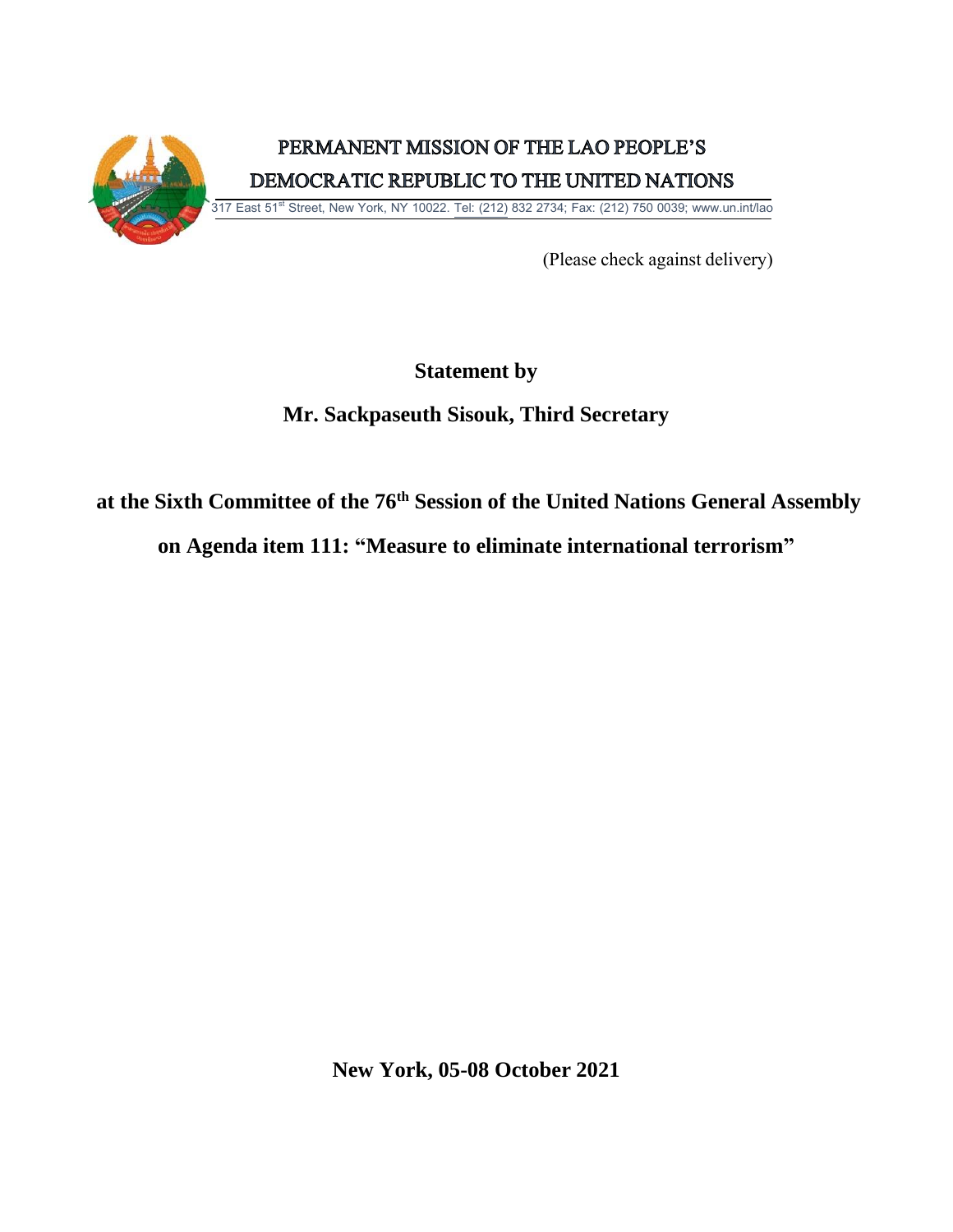#### **Madam Chairperson,**

I would like to begin by extending our sincere congratulations to you, Madam Chairperson and other members of the Bureau on your election to the Sixth Committee. We strongly believe that under your leadership, the work of the Committee will achieve a successful outcome. The Lao PDR takes note with appreciation, the Secretary-General's report in document A/76/201.

My delegation associates itself with the statements delivered by the distinguished representatives of the Cambodia and Islamic Republic of Iran on behalf of ASEAN and Non-Aligned Movement, respectively.

## **Madam Chairperson,**

My delegation is of the view that the issue of counter-terrorism remains critical for maintaining regional and international peace and security. Act of terrorism in all forms and its manifestations does not only cause tragic loss of lives and property, but also hinders socio-economic advancement including the implementation of the 2030 Agenda on Sustainable Development.

Therefore, my delegation reiterates its strong support and cooperation with the international community to find all means and adopt appropriate measures to eliminate international terrorism. In this regard, we are of the view that all measures to eliminate international terrorism should be used in accordance with the principles of the United Nations and International Law, and with respect to national sovereignty and territorial integrity.

### **Madam Chairperson,**

On its part, the Lao PDR has actively been engaged in cooperation mechanism at all levels under the related international conventions against terrorism which the country is a party to. Towards this end, the Lao PDR has on a regular basis, improved its domestic law in compliance with the international conventions, and all possible acts of terrorism have been incorporated into its Penal Code and identified as serious criminal offenses, including money-laundering and financing of terrorism.

To enhance better understanding and awareness among our officials and relevant authorities, the Lao Government, in collaboration with UNODC and other UN agencies, has conducted a series of workshops and seminars to increase awareness on international terrorism at the central and local levels. This effort will make an important contribution to the implementation of the obligations under related international conventions on terrorism.